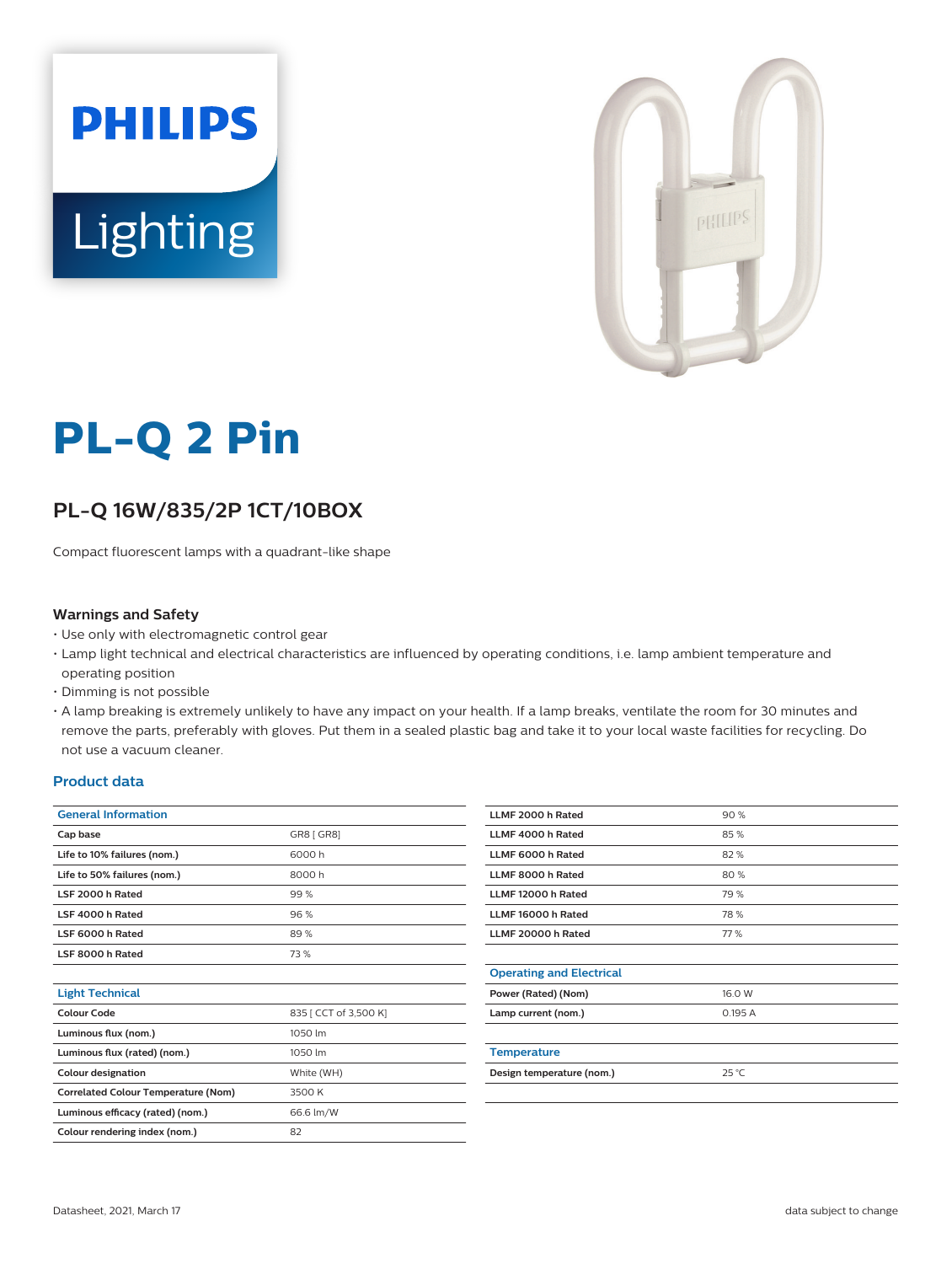## **PL-Q 2 Pin**

| <b>Controls and Dimming</b>        |                 |  |
|------------------------------------|-----------------|--|
| <b>Dimmable</b>                    | No              |  |
|                                    |                 |  |
| <b>Mechanical and Housing</b>      |                 |  |
| Cap-base information               | 2P              |  |
|                                    |                 |  |
| <b>Approval and Application</b>    |                 |  |
| Energy efficiency label (EEL)      | B               |  |
| Mercury (Hg) content (nom.)        | 4.0 mg          |  |
| Energy consumption kWh/1,000 hours | 20 kWh          |  |
|                                    |                 |  |
| <b>Product Data</b>                |                 |  |
| Full product code                  | 871150026966925 |  |

| Order product name                | PL-Q 16W/835/2P 1CT/10BOX |  |  |  |
|-----------------------------------|---------------------------|--|--|--|
| EAN/UPC - product                 | 8711500269669             |  |  |  |
| Order code<br>26966925            |                           |  |  |  |
| Local order code<br>26966925      |                           |  |  |  |
| SAP numerator - quantity per pack |                           |  |  |  |
| Numerator - packs per outer box   | 10                        |  |  |  |
| <b>SAP</b> material               | 927939083540              |  |  |  |
| SAP net weight (piece)            | 68.000 g                  |  |  |  |
| <b>ILCOS</b> code                 | FSS-16/35/1B-I-GR8        |  |  |  |

#### **Dimensional drawing**

| Product     |  | $U$ (max) $D$ (max) $D1$ (max) $C$ (max) $C1$ (max) $F$ (max) $E$ (max) |  |  |
|-------------|--|-------------------------------------------------------------------------|--|--|
| PL-O 16W/   |  | 40 mm 13.7 mm 27.0 mm 138 mm 49 mm 40.5 mm 135 mm                       |  |  |
| 835/2P 1CT/ |  |                                                                         |  |  |
| 10BOX       |  |                                                                         |  |  |

#### **PL-Q 16W/835/2P**

#### **Photometric data**



#### **Lightcolour /835**